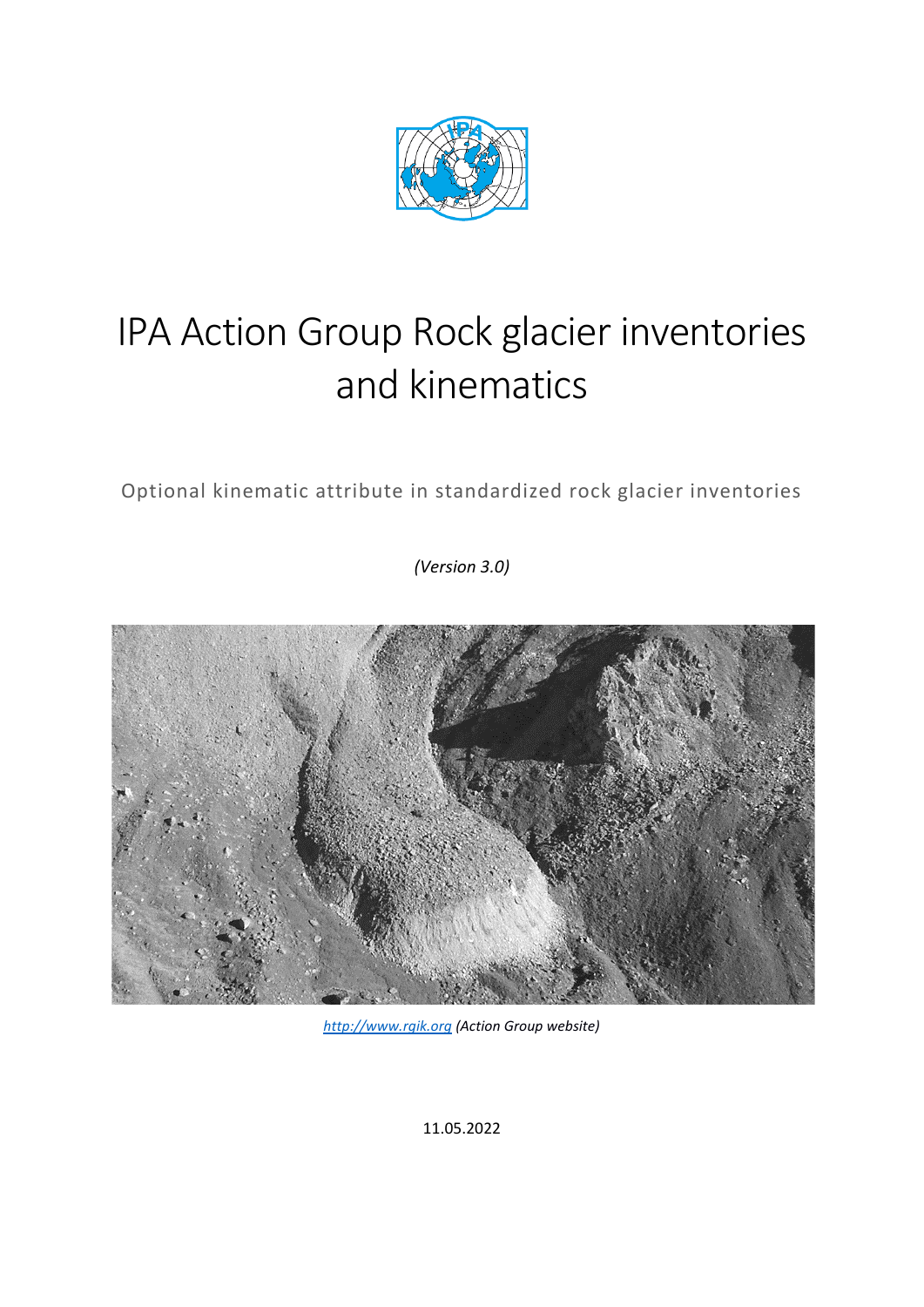

# <span id="page-1-0"></span>Authors and contributions

The document has been edited by the scientific committee of the Action Group Workshop II held in Fribourg (Switzerland) on 11-13 February 2020, namely and in alphabetical order Chloé Barboux (University of Fribourg, Switzerland), Aldo Bertone (University of Fribourg, Switzerland), Xavier Bodin (CNRS, France), Reynald Delaloye (University of Fribourg, Switzerland), Line Rouyet (NORCE, Norway) and Tazio Strozzi (Gamma Remote Sensing, Switzerland). It includes the contributions of the participants to the workshop and of further members of the Action Group after electronic consultation.

> *The purpose of this document is to serve as baseline for the establishment of practical guidelines permitting the integration of an optional kinematic attribute in standardized rock glacier inventories.*

The content of this document has been approved by (in alphabetical order):

Do you approve the content of this document and want your name to appear in the approval list above? *[Please fill in this online form.](https://docs.google.com/forms/d/e/1FAIpQLSf_cFA7k1x0g7QQJcKj7BwFRWDeIrKve2-YiOQi_bDEhHeGQQ/viewform?usp=sf_link)*

Do you have any comment or suggestion? Please contact: *[rockglacier-ipa@unifr.ch](mailto:rockglacier-ipa@unifr.ch)*

Updated versions including the renewed approval list and possibly very small changes and edits could be released at any time during the lifetime of the Action Group and renamed by adding a third digit in the versioning (e.g. 3.0.x). The last version will always be the one hosted on the Action Group website. There will be no specific information sent to the Action Group subscribers.

If major changes are required, a thorough revision of the document must be undertaken and the Action Group community will be questioned.

#### **How to cite:**

RGIK (2022). Optional kinematic attribute in standardized rock glacier inventories (version 3.0). IPA Action Group Rock glacier inventories and kinematics, 8 pp.

#### **Acronym:**

RGI\_ KAv3.0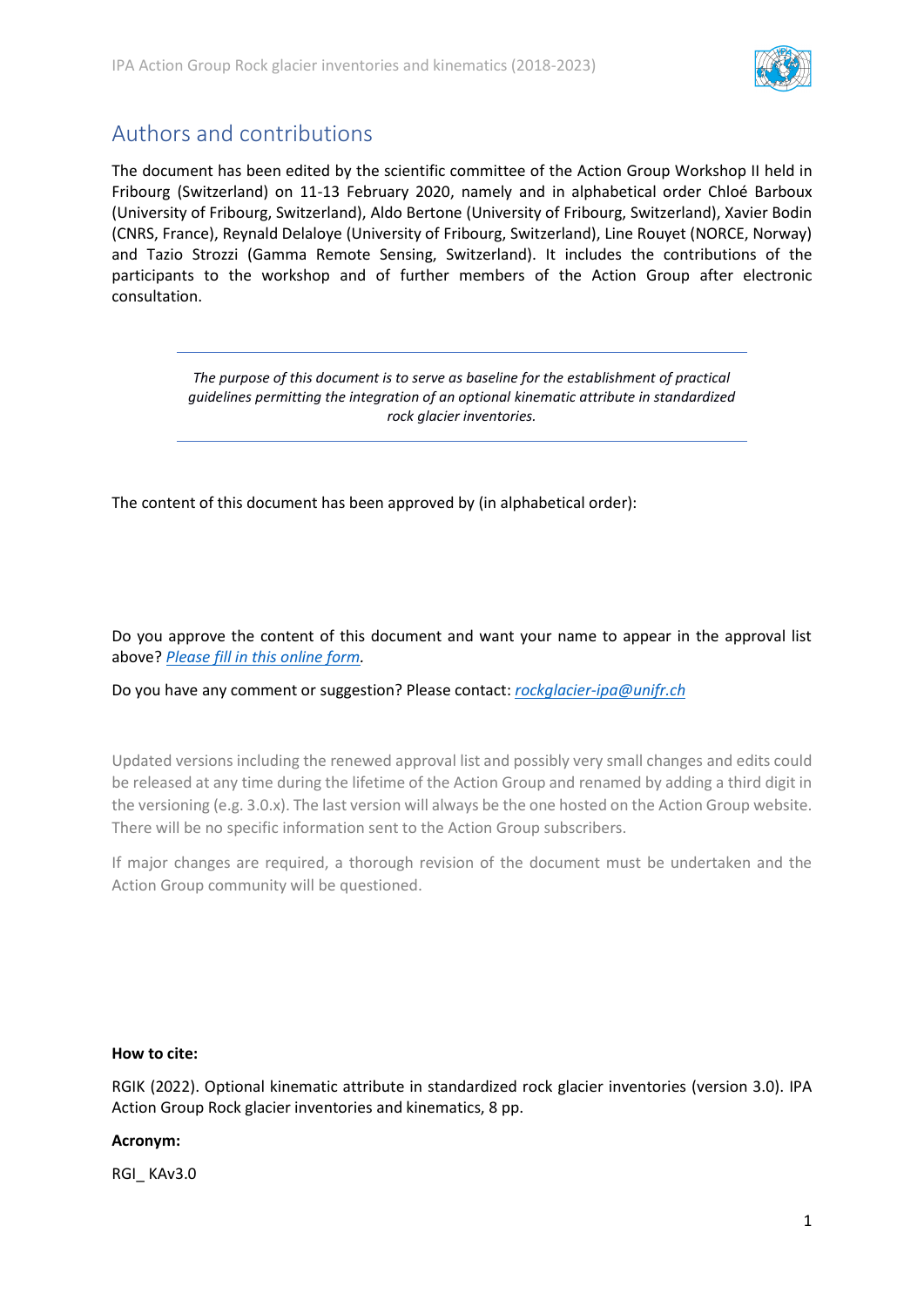

# Content

| 4. Example of application: assigning a rock glacier kinematic attribute based on InSAR-derived |  |
|------------------------------------------------------------------------------------------------|--|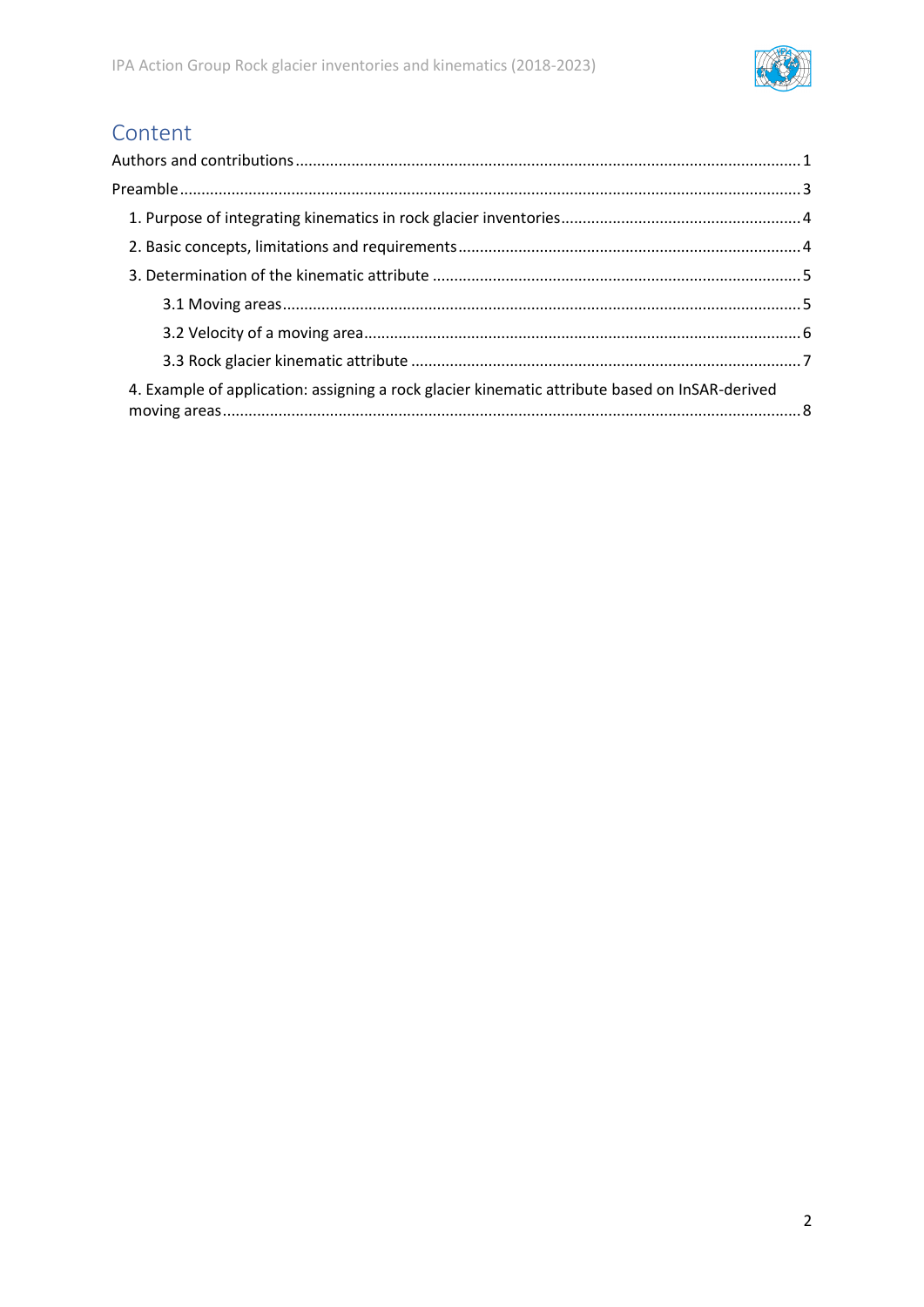

# <span id="page-3-0"></span>Preamble

Task 1 of the IPA (International Permafrost Association) Action Group *Rock glacier inventories and kinematics* (2018-2023) aims at exploring the feasibility of developing widely accepted standard guidelines for inventorying rock glaciers on a global scale, including information on their kinematics. *Baseline* and *practical concepts* for inventorying rock glaciers have been developed in a common contribution of the Action Group members. The present, complementary document intends to set the necessary concepts for including kinematics as an optional attribute in standardized rock glacier inventories. **It must be read and applied in conjunction with the general inventorying** *[baseline](https://bigweb.unifr.ch/Science/Geosciences/Geomorphology/Pub/Website/IPA/CurrentVersion/Current_Baseline_Concepts_Inventorying_Rock_Glaciers.pdf)* **(RGI\_BC) and** *[practical](https://bigweb.unifr.ch/Science/Geosciences/Geomorphology/Pub/Website/IPA/CurrentVersion/Current_Practical_Concepts_Inventorying_Rock_Glaciers.pdf)* **(RGI\_PC)** *concepts*.

The content of the current document (version 3.0) results from a preparatory work performed by the scientific committee of the Action Group Workshop II (version 1.0), comments received on it, discussions with the participants to the workshop held in Fribourg (Switzerland) on 11-13 February 2020, and later the [comments](https://bigweb.unifr.ch/Science/Geosciences/Geomorphology/Pub/Website/IPA/Guidelines/KinematicsAttribute/200601_KinematicsAttribute_Comments_to_V2.1.pdf) from the Action Group community made on the post-worksho[p version](https://bigweb.unifr.ch/Science/Geosciences/Geomorphology/Pub/Website/IPA/Guidelines/KinematicsAttribute/200429_KinematicsAttribute_V2.1.pdf)  [2.1](https://bigweb.unifr.ch/Science/Geosciences/Geomorphology/Pub/Website/IPA/Guidelines/KinematicsAttribute/200429_KinematicsAttribute_V2.1.pdf) until 31 May 2020.

The main text is complemented with some illustrations. Numbers in brackets (e.g. (**[1](https://bigweb.unifr.ch/Science/Geosciences/Geomorphology/Pub/Website/IPA/Guidelines/BPC/ATLAS/1_ATLAS_IPA_AG_RGI_KA.pdf)**)) are active links to these illustrations.

#### **Provisional timeline**

Version 3.0 is submitted for approbation until **30.06.2022**.

The integration of the present document (RGI\_KA) with the baseline [\(RGI\\_BC\)](https://bigweb.unifr.ch/Science/Geosciences/Geomorphology/Pub/Website/IPA/CurrentVersion/Current_Baseline_Concepts_Inventorying_Rock_Glaciers.pdf) and practical concepts [\(RGI\\_PC\)](https://bigweb.unifr.ch/Science/Geosciences/Geomorphology/Pub/Website/IPA/CurrentVersion/Current_Practical_Concepts_Inventorying_Rock_Glaciers.pdf) for inventorying rock glaciers into one single document is foreseen at a later stage before the completion of the current Action Group phase in June 2023.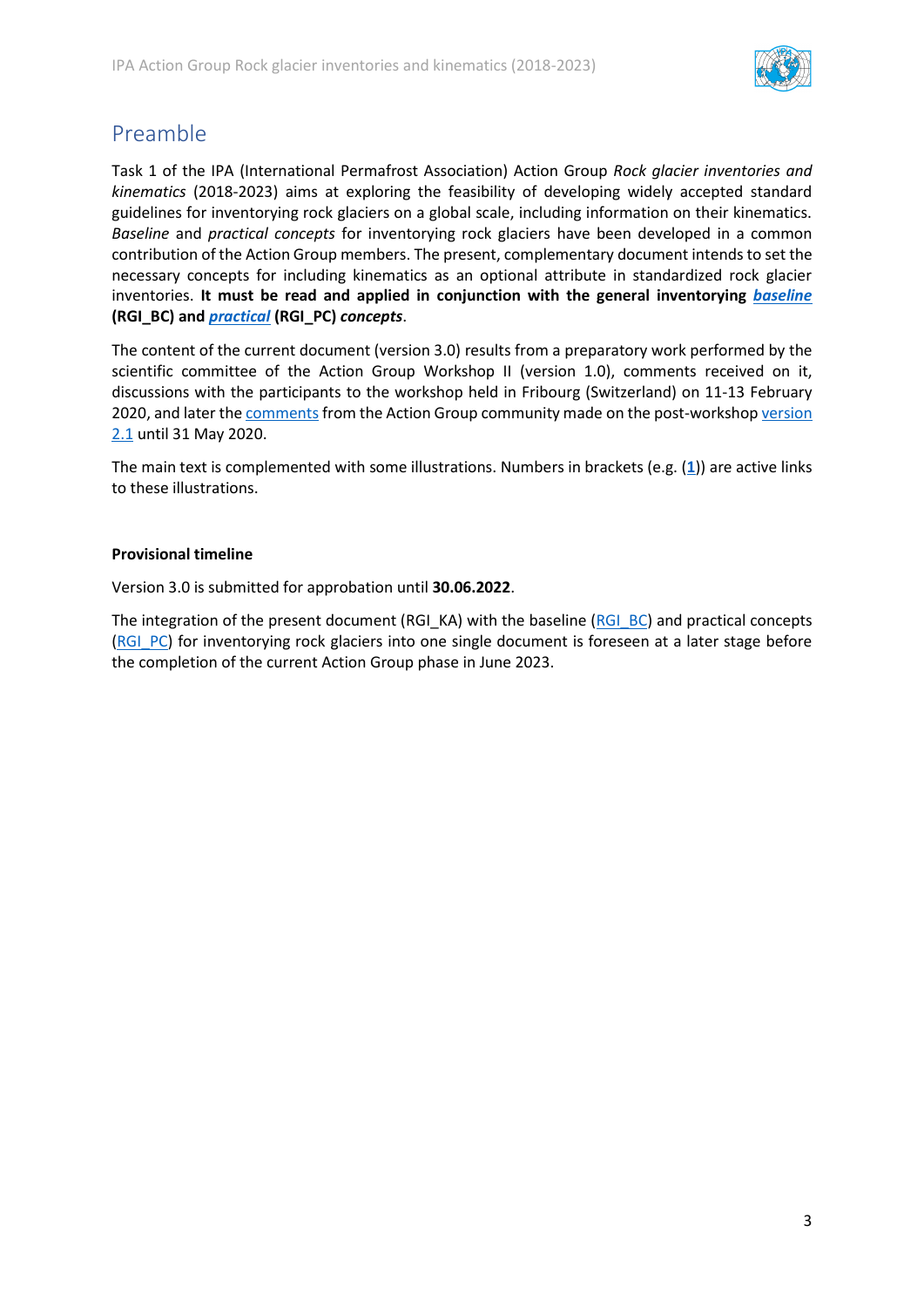

# <span id="page-4-0"></span>1. Purpose of integrating kinematics in rock glacier inventories

Although many rock glacier inventories are available worldwide, they have been compiled using different methodologies, which make their comparison difficult. The increasing emergence of openaccess satellite imagery facilitates the development of new rock glacier inventories and/or the update of existing ones. It also makes the systematic detection of rock glacier surface motion, and consequently, the integration of kinematic information in standardized rock glacier inventories, feasible. In the *[Baseline concepts towards standard guidelines for inventorying rock glaciers](https://bigweb.unifr.ch/Science/Geosciences/Geomorphology/Pub/Website/IPA/CurrentVersion/Current_Baseline_Concepts_Inventorying_Rock_Glaciers.pdf)*, the IPA Action Group has defined that the attribution of an activity category to a rock glacier unit is primarily based on geomorphological indicators, but, if available, can also depend on any measured and adequate kinematic data. It has therefore been specified that an **optional kinematic attribute** could be included in the inventories.

Within the framework of rock glacier inventories and due to their regional-global scale, only **surface velocities** can be taken into consideration. There are basically two sets of techniques for measuring surface velocity on rock glaciers: terrestrial surveys (e.g. repeated GNSS field campaigns, permanent GNSS stations) and remote sensing methods (e.g. InSAR, photogrammetry). Whereas some of these techniques allow only for the measurement at single location(s) on a rock glacier, others permit to upscale the analysis and map surface velocity in a uniform way at a regional scale. The exploitation of such data offers the possibility to **refine the activity categorization** (active, transitional or relict) by adding a **semi-quantitative variable documenting the magnitude order of the creep rate** of the inventoried rock glacier units, i.e. a kinematic attribute<sup>1</sup>.

The overall purpose of the present document is to define the baseline concepts allowing for the integration of specified kinematic information as an optional attribute in standardized rock glacier inventories.

# <span id="page-4-1"></span>2. Basic concepts, limitations and requirements

Because the rock glacier motion mechanism (permafrost creep) primarily takes place at large depth, related surface displacements build up consistent flow fields. Consequently, areas presenting rather homogeneous surface movement patterns occur on any moving rock glacier unit. They can be detected, characterized and exploited to assign a kinematic attribute.

Several limitations, however, must be acknowledged and taken into consideration:

- Surface velocity is expected to be principally dependent on the rock glacier downslope movement, but various processes can alter this relationship and even dominate the measured surface displacement (e.g. melt-induced subsidence).
- Surface velocity is generally faster than the effective mean motion rate occurring within the rock glacier body down to the main shear horizon (by a factor of up to approximately 1.5), but in the absence of borehole deformation measurements the difference is not known.
- Surface velocity usually displays a certain degree of spatial heterogeneity over a rock glacier unit, in relation to the landform (e.g. internal structure) and terrain (e.g. slope) characteristics.

<sup>&</sup>lt;sup>1</sup> According to the results of th[e User Survey](https://bigweb.unifr.ch/Science/Geosciences/Geomorphology/Pub/Website/IPA/WorkshopII/UserSurvey_CCIPermafrost.pdf) provided during the Action Group Workshop I in September 2019, the kinematic attribute should be a semi-quantitative optional information in rock glacier inventories. It should represent the overall multi-annual downslope movement rate of a rock glacier unit at the time of an inventory, and express velocities with an order of magnitude (e.g. cm/yr, dm/yr, m/yr and higher), rather than with absolute values.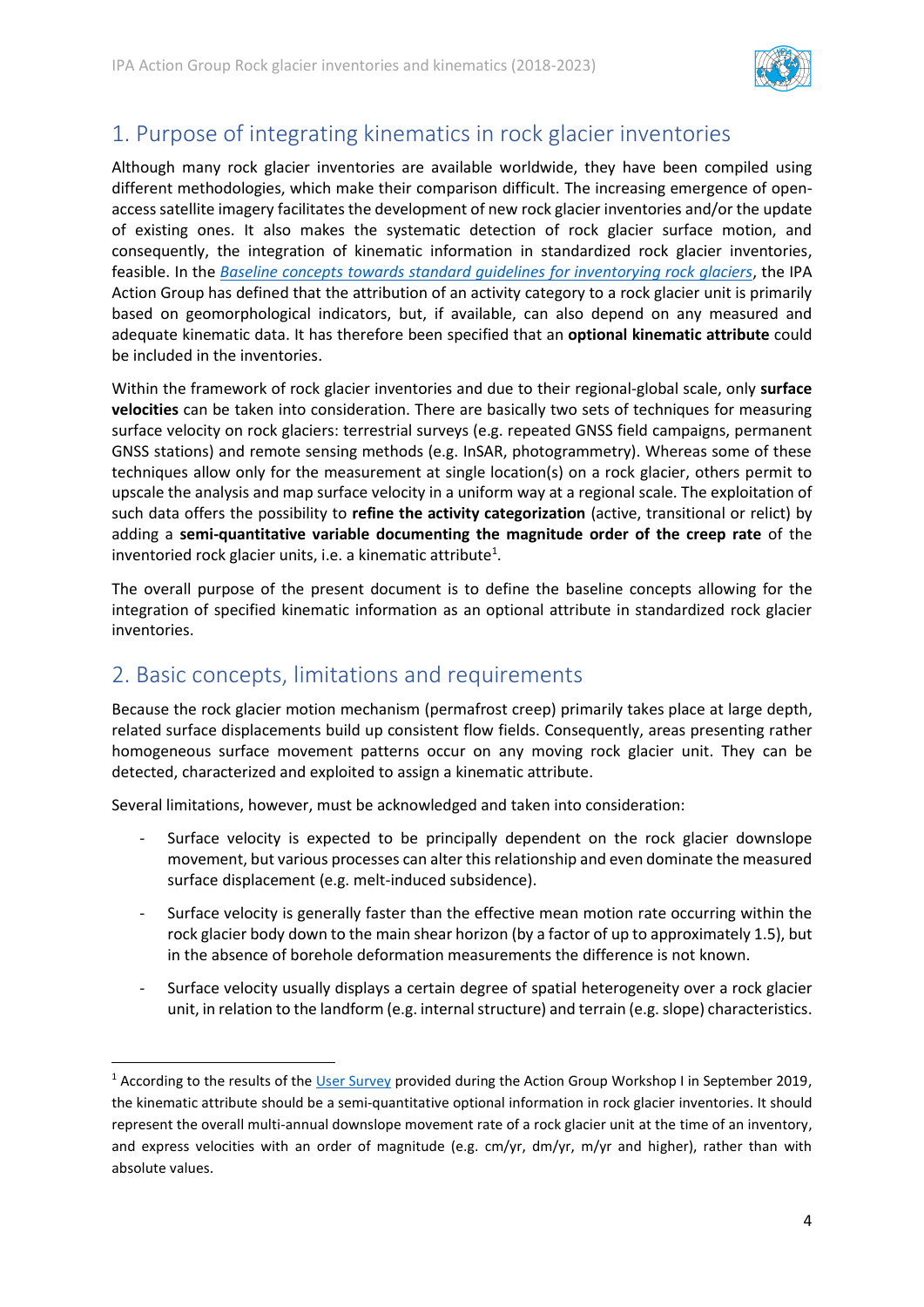

For instance, the terminal part (front), lateral margins and rooting zone are often slower than the central part.

- Temporal variations of the surface velocity can occur, for example:
	- $\circ$  the velocity may change significantly from year to year (inter-annual to decennial variations) as a response to changing environmental factors.
	- $\circ$  the velocity often oscillates within a year. It is usually faster during or after the warm season, due to higher ground temperature and increased water inputs from snowmelt and liquid precipitation. A large amplitude is possible within a year. Thus, when observing rock glacier velocity during summertime only, generally faster values are noted than when considering a time period of one year (**[1](https://bigweb.unifr.ch/Science/Geosciences/Geomorphology/Pub/Website/IPA/Guidelines/BPC/ATLAS/1_ATLAS_IPA_AG_RGI_KA.pdf)**).
	- $\circ$  the velocity may vary within a season. There is usually a decreasing trend during the colder season and an accelerating trend during the warmer season, and thus a large amplitude is possible. Ground temperature and water content appear to be the main drivers of these velocity variations.
	- $\circ$  other changes over various time scales could occur (e.g. destabilization, short-term peaks).

Hence, the kinematic attribute has to be, as far as possible, representative of the **multi-annual movement rate of the rock glacier unit at the time of an inventory** (snapshot). It should provide a generic velocity information about the inventoried rock glaciers, that allows comparisons within and between rock glacier inventories at regional and global scales. The kinematic attribute should be derivable from in situ or remote sensing measurements. Contrary to the velocity time series (see "[Rock](https://bigweb.unifr.ch/Science/Geosciences/Geomorphology/Pub/Website/IPA/CurrentVersion/Current_RockGlacierVelocity.pdf)  glacier velocity (RGV) [as an associated parameter of ECV Permafrost](https://bigweb.unifr.ch/Science/Geosciences/Geomorphology/Pub/Website/IPA/CurrentVersion/Current_RockGlacierVelocity.pdf)"), it has no monitoring purpose.

### <span id="page-5-0"></span>3. Determination of the kinematic attribute

Rock glacier kinematics are defined as the surface movement rate related to the downslope creep. The kinematic attribute is a semi-quantitative (order of magnitude) velocity information.

A two-step procedure, possibly iterative, is proposed to assign a kinematic attribute to inventoried rock glacier units. It consists of:

- a) identifying **moving areas** on rock glaciers (3.1) and assigning a **velocity class** based on adequate kinematic data (3.2);
- b) categorizing the inventoried **rock glacier units** with a **kinematic attribute** based on the previously identified moving area(s) (3.3).

The identification and characterization of moving areas (a) is an initial step, after which it is recommended to subsequently assign a kinematic attribute to a rock glacier unit (b) (**[2](https://bigweb.unifr.ch/Science/Geosciences/Geomorphology/Pub/Website/IPA/Guidelines/BPC/ATLAS/2_ATLAS_IPA_AG_RGI_KA.pdf)**).

#### <span id="page-5-1"></span>*3.1 Moving areas*

The identification of **moving areas (MAs)** can be performed using a single technique or a combination of techniques providing surface velocity maps over entire mountain slopes or ranges. The MAs may document processes other than rock glacier creep. To focus on rock glaciers in the absence of any already existing inventory, a simultaneous thorough analysis of aerial images is necessary, and a sufficient knowledge of geomorphology is therefore required.

When related to an inventoried rock glacier, a **MA** is defined as an **area at the surface of the rock glacier in which the observed direction and velocity of the flow field are spatially consistent and homogeneous during a documented time**. It must represent its downslope motion rate (permafrost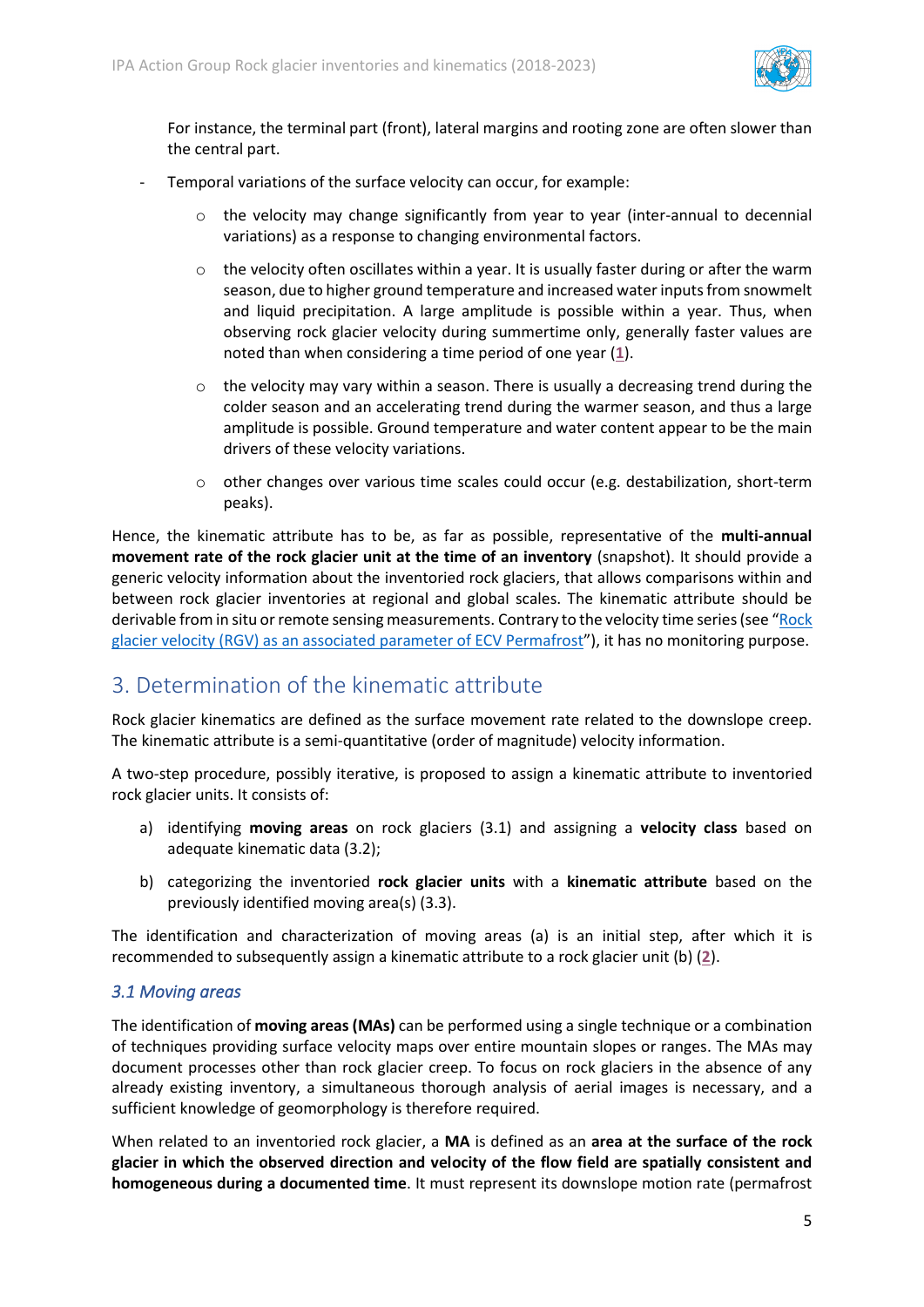

creep), where confusion with movement related to other processes (e.g. melt-induced subsidence or subjacent deep-seated landslide) should be avoided.

Identification and delineation of MAs must be performed **in accordance with the following requirements**:

- the delineation of a MA is strictly dependent on the mapped surface velocity. It is not constrained by any geomorphological feature and does not have to be adjusted to the rock glacier margins.
- any MA can override the geomorphological limits of a rock glacier unit (e.g. when two overlying/adjacent rock glacier units are moving at rates that are not significantly different, or if the rock glacier is spatially connected with another moving landform).
- the velocity range within a MA should not exceed a min/max ratio of 1:5 (i.e. half an order of magnitude). Otherwise, the MA must be split in two or more MAs with variable velocities. Thereby, several MAs can be superimposed, with a slower MA always embedding a faster one.

In addition, it should be acknowledged that:

- the minimum extent of a MA depends on the spatial resolution of the data input, but also on the size of the considered landforms. It is based on the operator's judgment.
- the delineation of a MA is often difficult to obtain with precision, depending for instance on the detection capability of the applied technique but also on the time during which the observation is performed. Therefore, the use of kinematic datasets spanning several seasons/years is recommended.
- a single point measurement is basically not a MA, but the information it provides could be taken into consideration if it can be spatially related to any MA.
- areas outside of any delineated MA refer without distinction either to a lack of movement, to a movement that may be under the detection limit, to unreliable data or to the absence of any analysis.

Any MA is always **stamped by time characteristics**, which are mostly related to the technique in use. These characteristics include:

- the *observation time window*, i.e. the period during which the detection and characterization is computed/measured (e.g. multi-annual, annual, intra-annual). When the technique does not allow for an annual or multi-annual observation time window, the minimal required duration is 1 month (which can also be obtained by aggregating observations of several shorter time windows).
- the *validity time frame*, i.e. the duration during which the periodic measurements/computations are repeated and aggregated for defining the MA (i.e. during which year(s)).

The *reliability* (or the degree of confidence) of the MA detection/delineation must be qualitatively documented (e.g. low, medium, high).

#### <span id="page-6-0"></span>*3.2 Velocity of a moving area*

Assigning accurate velocity values (e.g. mean, median, amplitude, min/max) to a MA is a very challenging task, which strongly depends on the data quality, the measurement technique, and consecutively, the extent of the MA. In order to facilitate the assignment of homogeneous and simplified velocity information to MAs, the use of **velocity classes** is therefore proposed.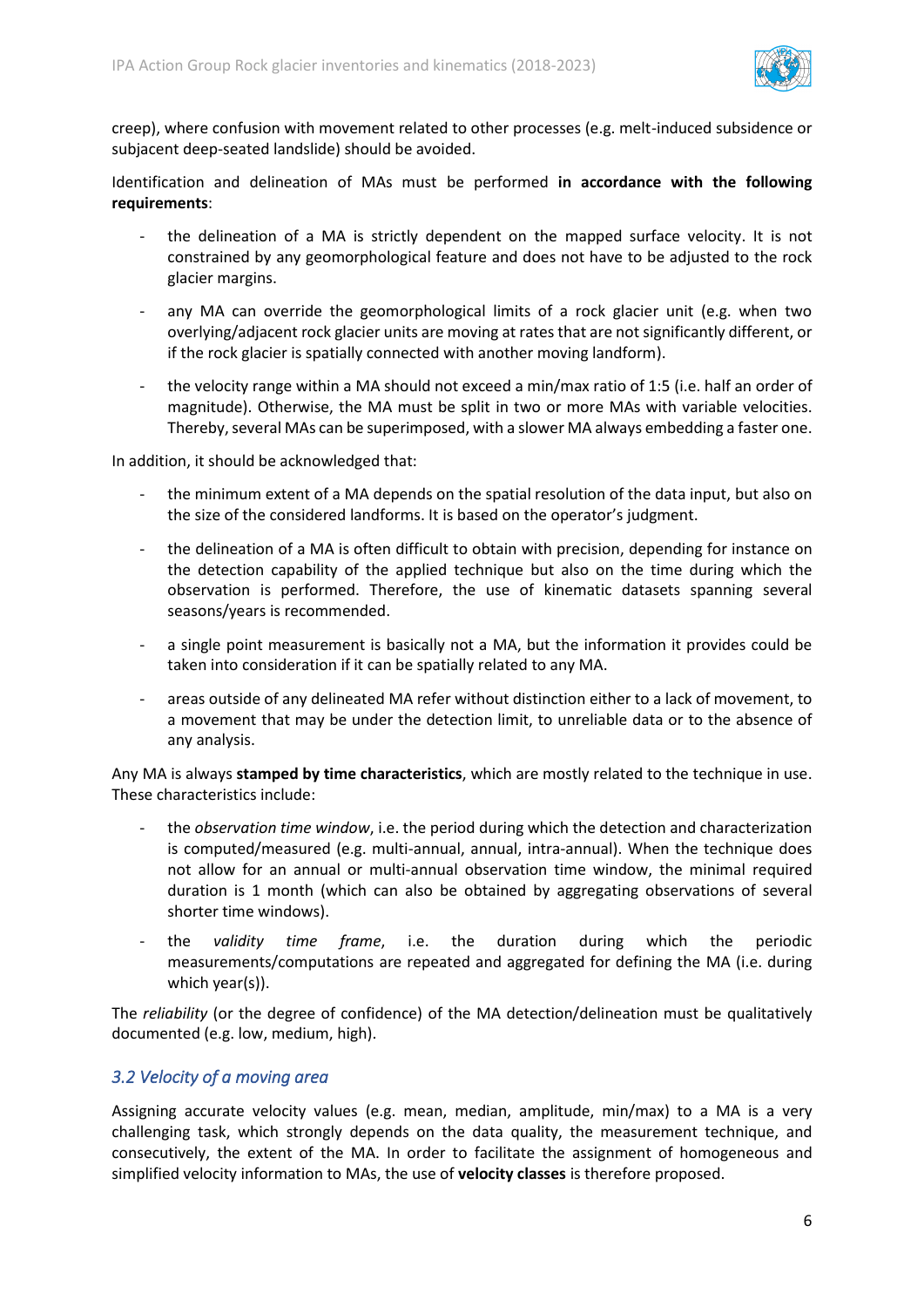

The velocity class documents the overall movement rate observed in a MA during a considered *time frame* and according to a specific *observation time window*. It must, as far as possible, refer to a **multiannual surface velocity representative of the creep rate**. However, the measured/computed velocity is partly dependent on the applied technique and the conditions of observation. Some methodologies only allow for observations during summertime, meaning that the velocity cannot be measured over an annual time interval. The dimensionality (one- to three-dimensional displacement observation) also varies depending on the technique.

In consequence, various ways of classifying could be applied (e.g. range, number and limits of classes, dimensionality). The definition of the velocity classes as well as the rules for subsequently assigning the kinematic attribute to a rock glacier unit are actually dependent on the used technique and it is up to the operator to set them. An example is provided in section 4.

The exploited data, the applied method, the observation time window and the validity time frame must always be documented. The *reliability* (or the degree of confidence) *of the velocity class assignment* must be assessed (e.g. low, medium, high) in combination with the reliability of the MA detection/delineation (cf. 3.1).

#### <span id="page-7-0"></span>*3.3 Rock glacier kinematic attribute*

The **kinematic attribute (KA)** is the category assigned to a rock glacier unit based on the MA characteristics (extent, velocity class, time specificities), which have been detected on its surface. It must reflect the overall kinematic state of the rock glacier unit **at the time of the inventory** (*validity time frame, cf. 3.1*). In order to minimize the potentially large inter-annual variations of rock glacier velocity, the validity time frame must be set **to minimum 2 years**, but a longer range is recommended.

The KA consists of **semi-quantitative categories expressing the multi-annual downslope velocity** of an entire rock glacier unit, as follows:

| Category | Label          | Comment                                | Related activity |
|----------|----------------|----------------------------------------|------------------|
| 0.       | Undefined      | default category                       |                  |
| 1.       | $<$ cm/yr      | no up to very little movement          | relict           |
| 2.       | cm/yr          | order of magnitude $\approx 0.01$ m/yr | transitional     |
| 3.       | cm/yr to dm/yr | order of magnitude $\approx 0.05$ m/yr | transitional     |
| 4.       | dm/yr          | order of magnitude $\approx 0.1$ m/yr  | active           |
| 5.       | dm/yr to m/yr  | order of magnitude $\approx$ 0.5 m/yr  | active           |
| 6.       | m/yr           | order of magnitude $\approx 1$ m/yr    | active           |
| 7.       | > m/yr         | more than $\approx$ 3 m/yr per year    | active           |
|          |                |                                        |                  |

A KA is assigned to a rock glacier unit only when the latter is documented by **consistent kinematic information on a significant part of its surface**. There is only one kinematic category per rock glacier unit. However, as a dominant MA rarely covers an entire rock glacier unit and may not reflect a multiannual displacement rate, a systematical translation of the velocity class of a MA to KA of a rock glacier unit is not always straightforward and has to be performed carefully. In addition to the characteristics of the MAs, the KA is highly dependent on the technique and the operator's judgment. It must also be taken into consideration that the documented surface velocities may be faster than the effective rock glacier displacement rate at depth and that intra-annual (usually summer) velocities may be faster than annual velocities (cf. 3.1).

The default category is *0. Undefined*. The rock glacier unit falls into this category when:

no (reliable) kinematic information is available,